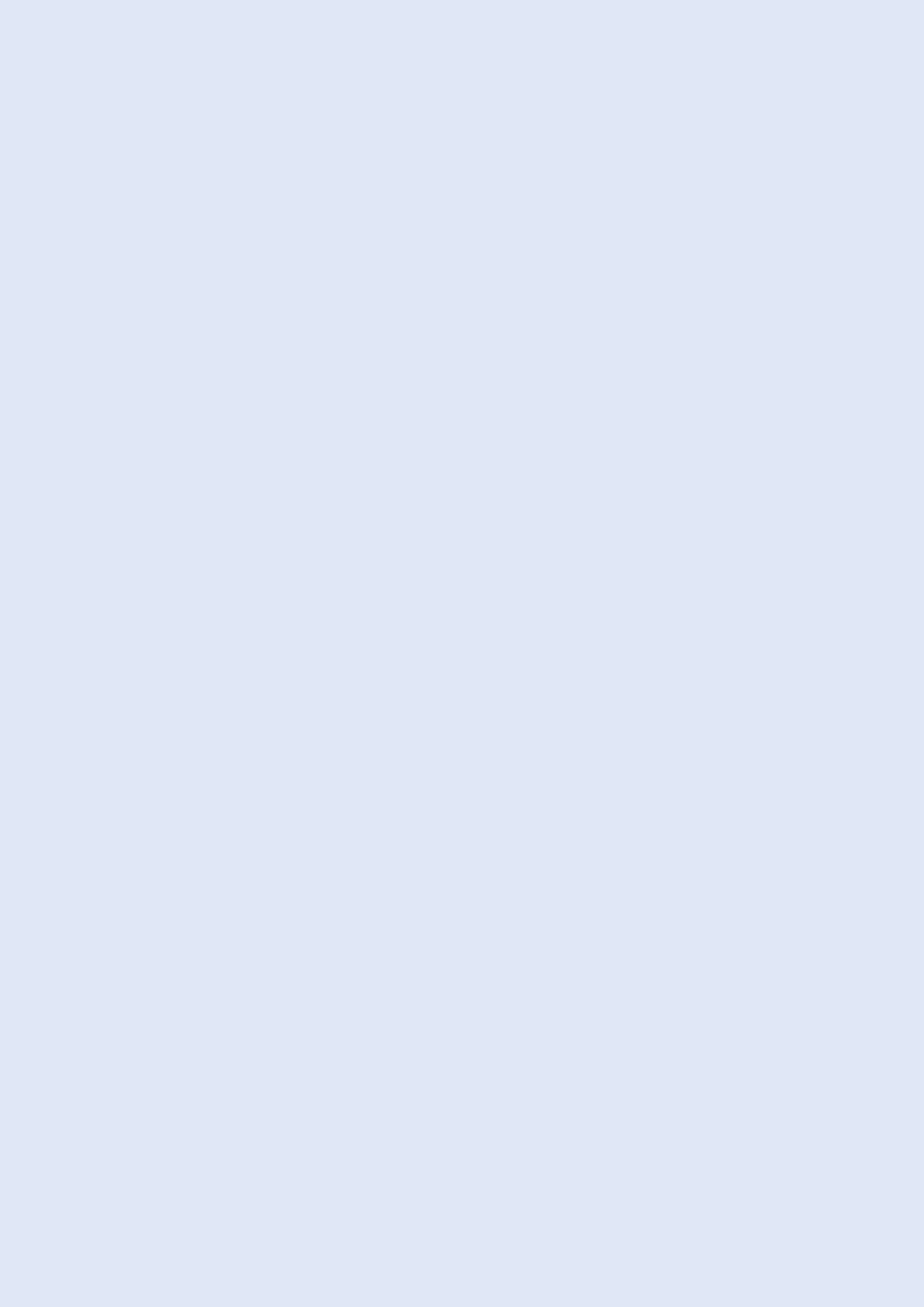## **Introduction**

As part of its post-2010 biodiversity policy, the European Commission promoted a strategy for an EU-wide Green Infrastructure (GI) initiative with the aim of providing a framework for integrating GI into sectoral policies, including the conservation of nature. The underlying idea of this initiative is the recognition of the environment as an infrastructural resource capable of delivering a wide range of ecosystem services. The integration of GI within European strategies must rely on the backbone of the existing established networks of Protected Areas (PAs) under EU regulation, building on the Natura 2000 network in particular.

According to EU's Green Infrastructure Strategy<sup>1</sup>, GI is *"a strategically planned network of natural and seminatural areas with other environmental features designed and managed to deliver a wide range of ecosystem services. It incorporates green spaces (or blue if aquatic ecosystems are concerned) and other physical features in terrestrial (including coastal) and marine areas. On land, GI is present in rural and urban settings".* The aim is to create solutions to problems of land conservation, ecological and social effects of urban sprawl, and the rapid fragmentation of landscapes.

GI is thus an emerging concept in many European regions where new methods of biodiversity conservation and ecosystem protection are combined with other land-use objectives, such as agriculture, forestry, recreation, mitigating and adapting to climate change, etc. Examples of innovative approaches to effective application of GI at local and regional levels already exist, particularly in terms of methodologies, tools, process management, and implementation of GI solutions in wider contexts.

The benefits provided by GI are divided into environmental, social, and economic benefits both for people and the natural environment. These benefits are scale and context dependent, which means that they vary in importance between urban, peri-urban, and rural areas. In addition, GI aims to be multifunctional in its approach ̶ such that many of these benefits are provided at the same time.

Despite relevant examples of mature spatial planning systems that incorporate a GI approach, there is still great uncertainty in planning practice on how, and at which scales and in which phases of the planning process, to make use of the GI approach. It can also be unclear how best to benefit from the approach's integrative capacity for supporting sustainable development.

In the current transition framework, the role GI can have in shaping regional development plans (particularly in shrinking rural areas) is of interest for policymakers of all levels.

The concept of the 'shrinking region' dates back to around twenty years, even though this phenomenon actually goes back many more years. What is essentially new here is that in some cases the phenomenon of depopulation has now come to affect entire regions, including urban areas ('shrinking cities').

As already stated more than 10 years ago *"The emergence of demographic decline over entire regions has come on top of – and sometimes merges with – the various problems associated with the disparities in*  development that traditionally lie at the heart of the European Union's cohesion policy. This should lead to a *rethink of this policy area in all its dimensions: economic, social, environmental and, most particularly, territorial. In this context producing a response to the problem of regional decline means putting in place a multiscalar system of governance involving levels of intervention that are at the same time supra-regional (European Union and Member States), infra-regional (local authorities and conurbations) and trans-regional (cross-border zones, fringe areas)" 2* .

<sup>1-</sup> EC - European Commission (2013). *Green Infrastructure (GI). Enhancing Europe's Natural Capital* Communication from the Commission to the European Parliament, the Council, the European Economic and Social Committee and the Committee of the Regions, COM(2013)249 final.

<sup>2-</sup> Grasland Cl. dir, Shrinking regions/ Régions en déclin: un nouveau paradigme démographique et territorial, Etude pour le parlement européen, Département thématique B Politiques structurelles et de cohésion, Publication du Parlement européen, 126 p, 2008, 11/07/2008 PE 408-928 ; quotation p. viii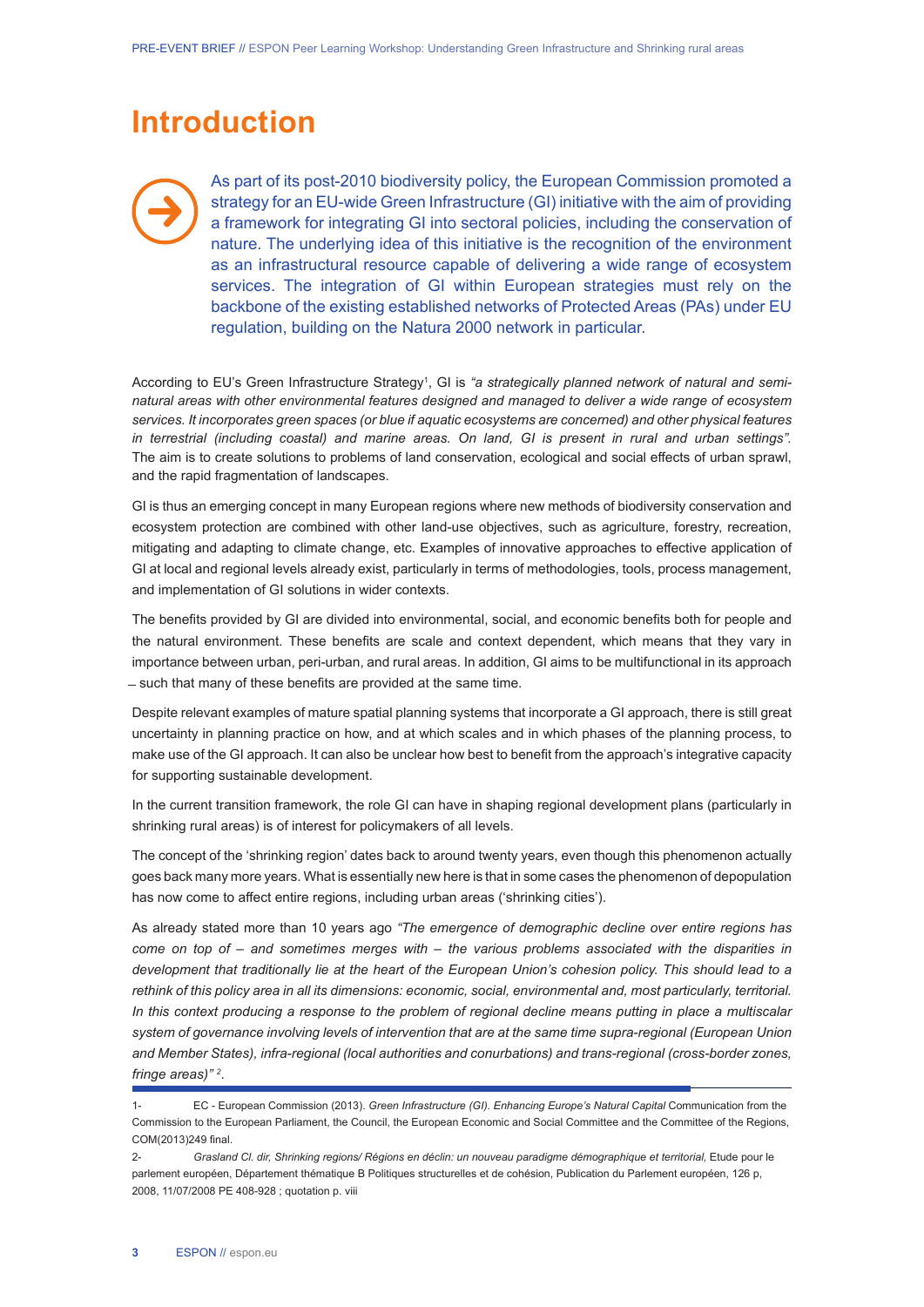Recently, the Territorial Agenda 2030 highlights the need for regional and local governments to obtain external support to ensure inclusive and sustainable development.

*"Such support can be under EU Cohesion Policy and Rural Development Policy within the Common Agricultural Policy, with objectives and investments in all regions. This is of particular relevance for territories with less prosperous future perspectives, those lagging behind and territories suffering from severe and permanent natural or demographic handicaps" (Consideration n. 11, p.3).[…]*

*"The European Green Deal with its Sustainable Europe Investment Plan and Just Transition Mechanism, as*  well as related EU sector policies and work on Long-term vision for rural areas, offer the opportunity to promote *synergies between the Territorial Agenda and overarching EU strategies and policies. The Green Deal links green and Just Transition objectives, as it aims at combating unevenly dispersed effects of the energy transition, reducing greenhouse gas emissions and the impact of climate change and other environmental challenges. It aims at turning climate and environmental challenges into opportunities for all places and making the transition just and inclusive for all" (Consideration n. 12, p.3).*

Since its early activities, ESPON has conducted research focusing on demographic change (ESPON Thematic Project 1.1.4 Spatial effects of demographic trends and migration and ESPON 2013 DEMIFER - Demographic and Migratory Flows Affecting European Regions and Cities) or on territorial specificities (ESPON BRIDGES - Balanced Regional Development in areas with Geographic Specificities and ESPON 2020 GEOSPECS - Geographic Specificities and Development Potentials in Europe) providing reference for policymakers in elaborating development plans, particularly for rural areas (ESPON 2013 EDORA - European Development Opportunities in Rural Areas, and also specific Targeted Analysis such as SEMIGRA - Selective Migration and Unbalanced Sex Ratio in Rural Regions and PURR - Potential of Rural Regions). The last project on the issue was the ESPON ESCAPE project (European Shrinking Rural Areas: Challenges, Actions and Perspectives for Territorial Governance) focusing upon European rural regions experiencing, or threatened by, demographic decline.

On the other hand, the attention to the transition to a greener economy (ESPON GREECO - Territorial Potentials for a Greener Economy) evolved from a novel approach to integrating climate change and circular economy issues into spatial planning, evaluating GI potential to provide ecosystem services and contribute to development potentials of both urban and rural areas (ESPON GRETA - Green infrastructure: Enhancing biodiversity and ecosystem services for territorial development). This approach allows regional policymakers to apply useful methodologies and policy insights when elaborating development plans in which GI and Natural-based solutions are the backbone of climate change adaptation.

#### **Objective**

The current start of next programming period, as well as the implementation of National Recovery Plan under Next Generation EU, provides the opportunity to rethink the development strategies for Spain, fully integrating the territorial dimension with the elaboration of new regional development plans facing sustainability issues as well as demographic decline.

The National Strategy for the Demographic Challenge in Spain (2019, General guidelines<sup>3</sup>) has been prepared in a collaboration of Autonomous Regions and Cities with local entities, including the participation of the ministerial departments working group. In this strategy of a global and transversal nature, the Ministry for the Ecological Transition stressed the role of climate change adaptation and of a 'just transition' approach in most vulnerable groups and geographical areas, including rural areas.

The effects of climate change most directly and drastically affect the already vulnerable rural population. The impacts of climate change on agriculture, livestock, fisheries, and forestry are significant and will only continue to increase. The abandonment of agricultural, livestock, and forestry farms leads to a lack of opportunities in rural areas and the subsistence of the rural population. This subsequently leads to a loss of human capital (inhabitants move to urban areas in search of better jobs) and decapitalisation of the opportunities offered by the rural environment. At present, we can observe actions aimed at revitalising areas in decline that focus their

<sup>3-</sup> Ministerio de Política Territorial y Función Pública (2019) Estrategia Nacional Frente al Reto Demográfico – Directrices Generales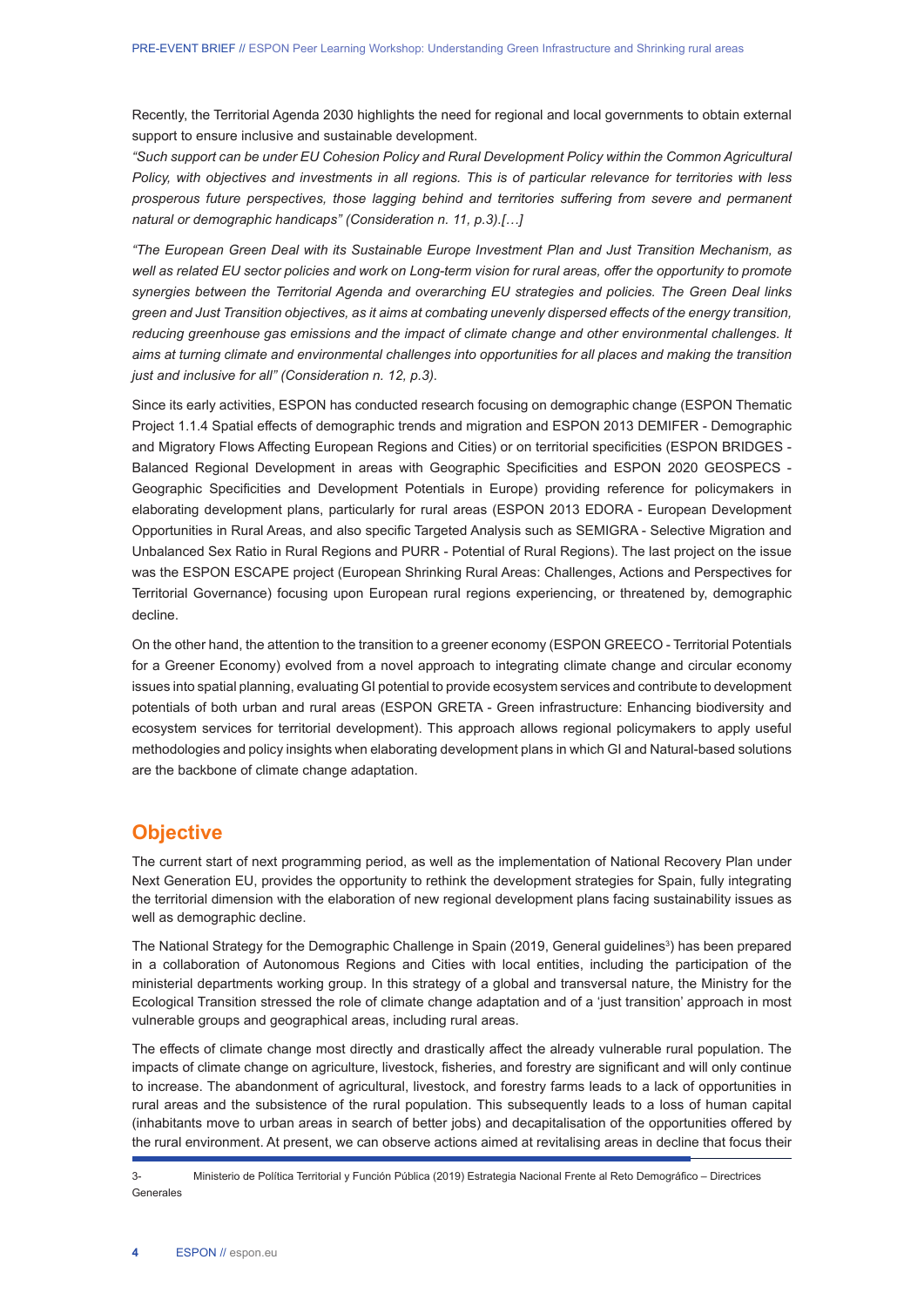efforts on common objectives: revitalising the rural environment, avoiding environmental degradation and, in short, attracting more people, by dynamically investing in rural areas. However, these actions do not pay sufficient attention to climate change. Reinforcing these processes of rural revitalisation must be understood as a necessary step to face our own future as a society. For this reason, the fight against climate change and the implementation of adaptation policies are fundamental for the maintenance of rural communities, reducing depopulation, and the creation of employment. Furthermore, the ecological transition presents numerous opportunities specifically for the rural world and for depopulated Spain. These opportunities are transformed into concrete measures in the National Integrated Energy and Climate Plan, the Just Transition Strategy, and the Climate Change and Energy Transition Law. The aim is to facilitate the creation of green jobs in the rural world through the promotion of renewable energies (solar, wind, biomass, biogas), the bioeconomy, improved management of the Natura 2000 network, the promotion of sustainable tourism, and forestry management.

The European Commission report on the Environmental Implementation Review 20194 for Spain expresses the need for further effort to promote a coherent integration of Natura 2000 into other policies and in the use of EU funds, including in the framework of the "Working Group on EU funding and biodiversity and nature conservation" under the Spanish Network of Environmental Authorities, the "Working Group on Spanish Rural Development programmes and Natura 2000 in Spain" launched by the Spanish Rural Network, as well as through the preparation of an updated Priority Action Framework (PAF) for the financing of the Natura 2000 Network, for the next financing period 2021-2027.

On the other hand, *"regarding the integration of environmental concerns into the Common Agricultural Policy (CAP), the two key areas for Spain (as for all Member States) are: i) using rural development funds to pay for environmental land management and other environmental measures, while avoiding financing measures which could damage the environment; ii) ensuring the effective application of cross-compliance, a compulsory horizontal measure affecting the first pillar of the CAP and the agri-environmental measures of the second pillar, as well as the "greening" measure of the first pillar of the CAP. Maintaining and strengthening this environmentally ambitious implementation of 1st pillar greening slightly contributes to improve the environmental situation in areas not covered by rural development, including intensive area"* (EIR, 2019, p.36).

This ESPON Peer Learning Workshop **Understanding Green Infrastructure and Shrinking rural areas** will focus on the potential role of Green Infrastructure in elaborating regional development plans for shrinking rural areas in the context of climate change policy requirements.

The objective is to show and discuss how ESPON knowledge can both inform and inspire the development of national policy instruments and to consider how national and regional stakeholders can make (better) use of trans-European knowledge and case studies.

Policymakers, regional stakeholders, and researchers will share their experiences and discuss selected issues related to the situation in Spain and the role of planning in enhancing GI at different levels.

Some questions that will be discussed during the PLW include:

- How can GI be further integrated into spatial planning and territorial development? How can GI contribute to improving rural development plans (e.g. by considering different potentials of ecosystem services)?
- How can national, regional, and local authorities, as well as the private sector, be supported to effectively develop GI and to invest in ecosystem services?
- Who needs to be involved in the development and rollout of rural development strategies for fighting against depopulation and rural abandonment in Spain?

The ESPON territorial evidence gathered in previous studies will serve as background and will nurture the discussions around these three questions.

The workshop addresses policymakers and key strategic stakeholders responsible for national and regional development strategies in Spain and in European regions that are particularly affected by depopulation, especially in rural areas. Invitations are also extended to researchers and stakeholders that were involved in ESPON projects to reflect on how to better make use of, and incorporate territorial evidence into, national and regional practice.

<sup>4-</sup> European Commission (2019) Environmental Implementation Review 2019. Country Report Spain COMMISSION STAFF WORKING DOCUMENT, *Accompanying the Communication Environmental Implementation Review 2019: A Europe that protects its citizens and enhances their quality of life*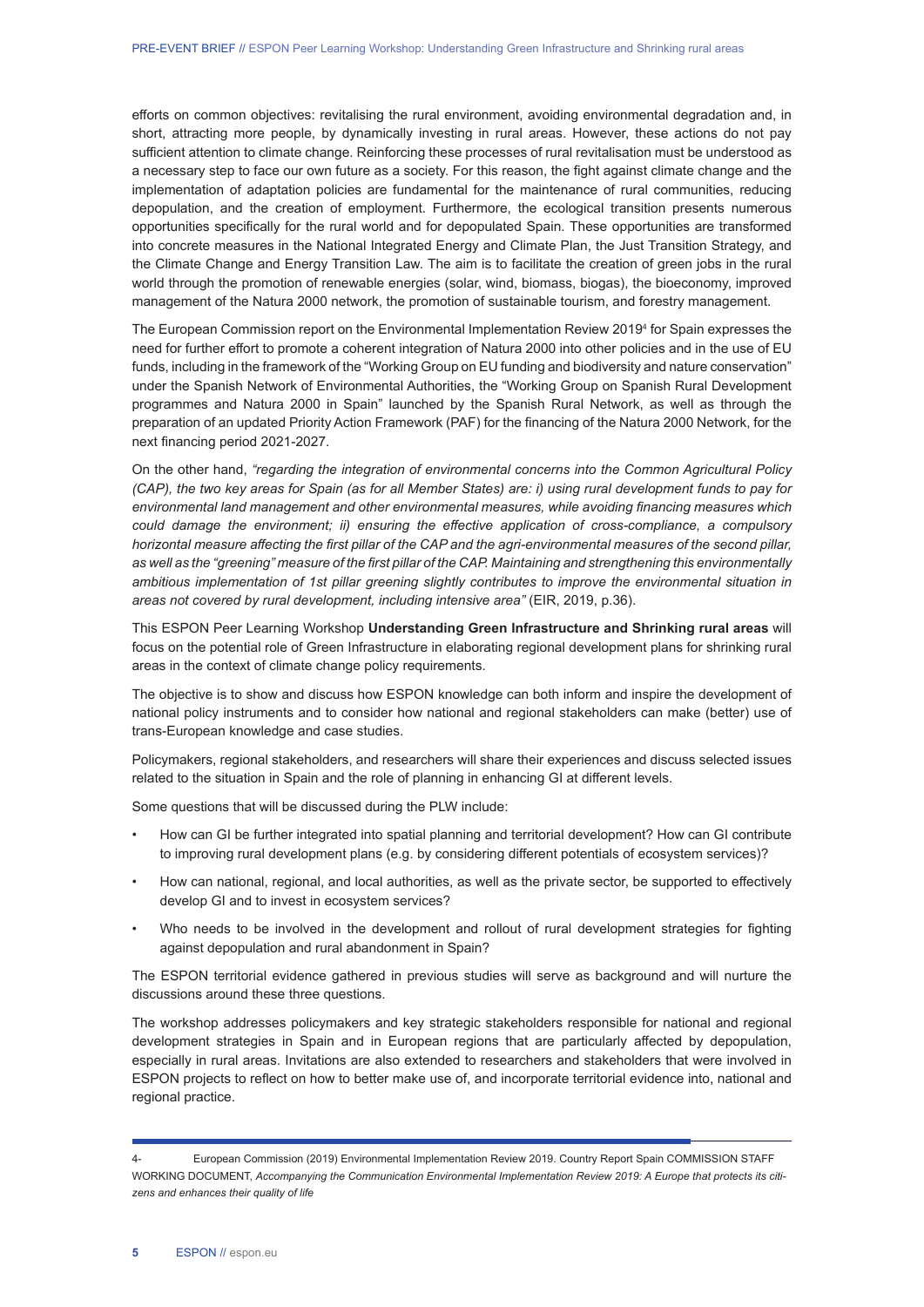#### **Structure and Input**

The ESPON Peer Learning Workshop (PLW) **'Understanding Green Infrastructure and Shrinking rural areas'** is structured into three parts:

The first part is devoted to **Green infrastructures (GI) and Shrinking rural areas: the potentiality of GI in depopulated areas** and it will focus on the territorial evidence provided by ESPON on these issues. The first reference discussed will be ESPON GRETA (Green infrastructure: Enhancing biodiversity and ecosystem services for territorial development) which explores the potential of Green Infrastructures in spatial planning to support the 'design' of a coherent development plan that will enhance the role of ecosystem services. Two Spanish cases will be illustrated: the Valencia Metropolitan Area and Euroregion Nouvelle Aquitania-Euskadi-Navarre

The second part of the PLW will deal with **Operationalising GI and reacting to shrinkage**, with presentations focusing on three main questions: the potential of ecosystem services in conceiving a sustainable rural development *(Ecosystem services enhancement as enabler of sustainable rural development)*; the strategic role of European policy in supporting the transition in rural areas (*The challenge of funds: Just Transition and EU Policy. Implications of the Green Deal for Rural Regions)*; and the required change in spatial planning approaches *(How to emphasise the role of GI in regional development plans)*

The final session **(Panel discussion with local stakeholders)** will give the floor to Spanish stakeholders responsible at different levels of policy elaboration and strategy implementation to reflect on the evidence presented. From this, a discussion among speakers about opportunities, challenges faced, and policy changes required in support of a longer-term ecological transition will be developed.

### **Agenda (Spanish Time)**

| $9:30-9:45$  | ٠                                 | <b>Welcome word and Introduction</b><br>The ESPON programme and contribution of Spain in ESPON by Dr. Wiktor<br>Szydarowski (ESPON EGTC Director)                                                                     |
|--------------|-----------------------------------|-----------------------------------------------------------------------------------------------------------------------------------------------------------------------------------------------------------------------|
|              |                                   | Introduction to ESPON knowledge on Green Infrastructures and Rural areas by<br>Michaela Gensheimer (ESPON EGTC)                                                                                                       |
|              | ٠                                 | Introduction to Demographic Challenge by Juana Lopez Pagan (General Director<br>of Policies against Depopulation)                                                                                                     |
| $9:45-10:30$ |                                   | <b>Session one:</b> ESPON evidence and policy recommendations (20 min each)<br>Moderated by Maria Prezioso (University of Rome Tor Vergata - ECP-Italy)                                                               |
|              |                                   | Green infrastuctures (GI) and Shrinking rural areas: the potentiality of GI in<br>depopulated areas                                                                                                                   |
|              |                                   | <b>ESPON GRETA GReen infrastructure: Enhancing biodiversity and ecosys Tem</b><br>services for territoriAI development                                                                                                |
|              |                                   | With special focus on: GRETA SpanishCase Valencia Metropolitan Area and<br>GRETA Transborder Spanish case Euroregion Case: Euroregion Nouvelle<br>Aquitania- Euskadi-Navarre - by Mrs. Gemma Garcia-Blanco - TECNALIA |
|              | ٠                                 | <b>ESCAPE European Shrinking Rural Areas: Challenges, Actions, and</b><br><b>Perspectives for Territorial Governance</b>                                                                                              |
|              | <b>ESCAPE</b><br><b>Ferrandis</b> | <b>Adrián</b><br>Spanish case Alt Maestrat.<br>Castellón,<br>Spain<br>by<br><b>Martinez</b><br>and<br>Mar<br><b>Ortega</b><br>(University<br>Valencia,<br>of<br>Departamento de Geografia)                            |
|              | Q&A<br>٠                          |                                                                                                                                                                                                                       |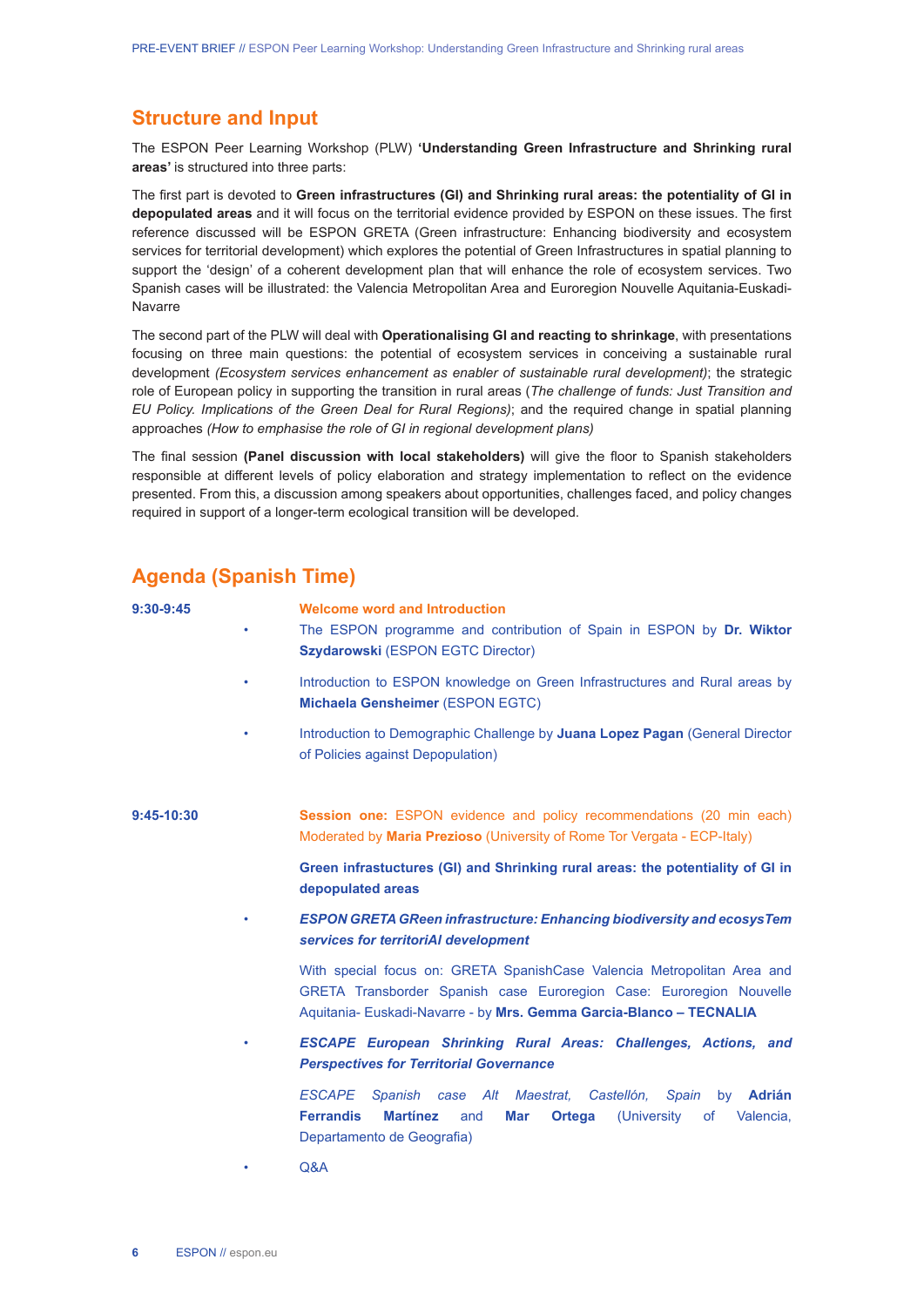| 10:30-10:45   | <b>Break</b>                                                                                                                                                                                                        |
|---------------|---------------------------------------------------------------------------------------------------------------------------------------------------------------------------------------------------------------------|
| $10:45-11:40$ | <b>Session two:</b> Operationalising GI and reacting to shrinkage (20 min each)<br>Moderated by Tom Goosse (researcher, AMRP-UGent)                                                                                 |
|               | enhancement<br>enabler<br>Ecosystem<br>services<br>as<br>of<br>sustainable<br>rural<br>development, by Jaume Fons-Esteve (Universitat Autonoma Barcelona) (tbc)                                                     |
|               | The challenge of funds: the Just Transition and EU Policy. Implications of the Green<br>Deal for Rural Regions, by David Meredith (Research Officer TEAGASC Ireland,<br><b>Rural Economy Development Programme)</b> |
|               | How to emphasize the role of GI in regional development plans, by Joaquin<br><b>Farinos</b> (University of Valencia)                                                                                                |
|               | Q&A                                                                                                                                                                                                                 |
| 11:40-12:20   | <b>Session three: Panel discussion with local stakeholders</b><br>Moderated by Jorge Luis Vega Valle, - ESPON MC -Spain (Ministerio para la<br>Transición Ecológica y el Reto Demográfico)                          |
|               | Fernando Valladares Ros - Researcher at CSIC (MNCN)                                                                                                                                                                 |
|               | M <sup>a</sup> Montserrat Castán Arnal – Mayor of the municipality of Ansó (Huesca)                                                                                                                                 |
|               | Jaime Izquierdo Vallina - Commissioner for the Demographic Challenge at<br>Principado de Asturias                                                                                                                   |
|               | Discussion about opportunities and challenges                                                                                                                                                                       |
| 12:20-12:30   | Conclusions by Tom Goosse (Assistant Project Leader TNO)                                                                                                                                                            |